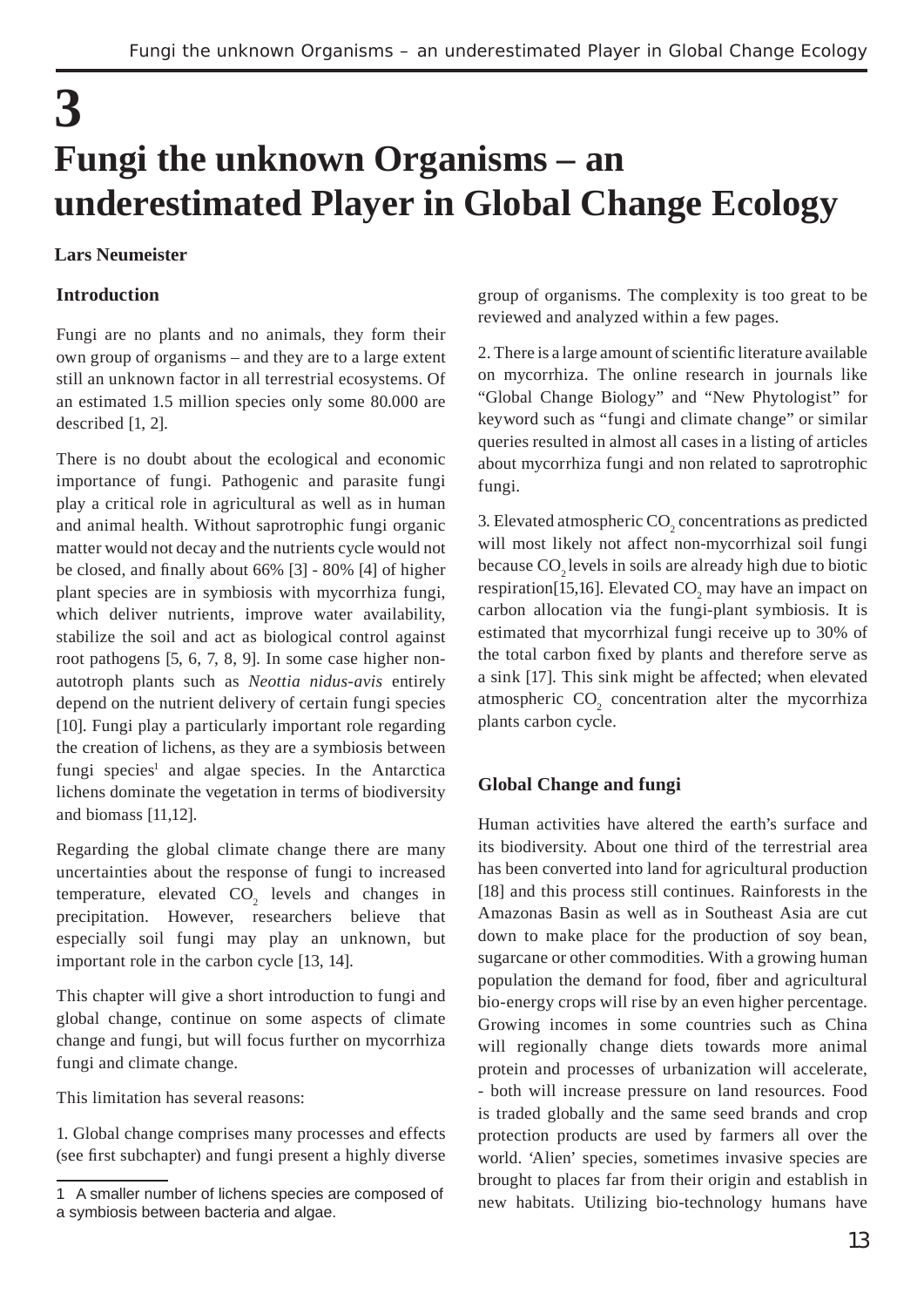altered genetically certain species, which are now used all over the world.

How will or does all this affect fungi?

There is little knowledge about fungi species [1, 2] but so far only one out of 16.000 described mushroom species and one lichen (out of 10.000 described) are listed as threatened on the IUCN Red list [19]. This small number of threatened fungi and lichens is due to the small number of evaluated fungi. IUCN lists only one mushroom and two lichens as evaluated with regard to the threat status [19]. On regional level, numbers are different. Looking at the Red Lists of the German Bundesländer reveals that many species of larger fruiting fungi species are regionally extinct or heavily jeopardized. In Mecklenburg-Vorpommern for example about 43% of the known large fungi species belong to the higher threat classes [20].

There are certain human activities which obviously affect fungi composition.

Converting a meadow or some other habitat into an asphalt road or into an urban settlement will extinct most existing species at that place. The expansion and intensification of agriculture might, besides climate change have the greatest impact on fungi species. Turning a rainforest into a soybean field will (locally) remove all fungi, which are specific to that habitat and the soybean as N-fixing leguminous plant will most likely change the soil's biota system including fungi composition. The soybean rust (*Phakopsora pachyrhizi*) and other pathogenic fungi might emerge on the field. which are then controlled by the farmer using chemical fungicides.

The global 'harmonization' of agricultural practices and food trade results in a fast selection of certain pathogenic fungi. The usage of strobilurine fungicides all over Europe, for example lead within a very short period to a resistance of the fungi pest *Septoria tritici* in all European countries [21, 22].

In the US, increasing demand for bio-ethanol might increase the area of genetically modified corn even further. In 2007, about 50% of the corn planted was genetically modified (GM) to be resistant against insects. The GM plants contain genes from the bacterium *Bacillus thuringiensis* (Bt) [23]. Residues of this particular GM corn may lead to new ecological problems for mycorrhizal fungi [24].

Overall eutrophication and pollution coming from agricultural and industrial production affects nearby as well as remote habitats. Many lichens are especially sensitive to air pollution and therefore serve as bioindicators [25, 12, 26].

This selective list of certain global changes or global trends, could possibly be continued, but the major point is to show that massive changes in land use, farming practices and pollution already have large impacts on fungi species, even if scale and quality remain unknown. The next chapter will take a closer look at climate change and fungi.

## **Pathogens and Climate Change - a deadly combination**

Seventeen years ago, in the mountains of Costa Rica, the Monteverde harlequin frog (*Atelopus spec*. - see right

foto) vanished along with the golden toad (*Bufo periglenes*). ) An estimated 67% of the 110 species of *Atelopus* have met the same fate. Accused of the extinction are the pathogenic fungus (*Batrachochytrium dendrobatidis*) along with global fungus (Batrachochytrium dendrobatidis) along with global warming. It seems that exceptional warm years as occured in the last decades make frogs more susceptible but favor the pathogenic fungi. Especially warmer nights support fungi growth. In addition, the fungi is usually killed at temperatures above 30°C, but increased cloudiness, which is caused by global warming, reduced direct radiant heating and lead to an increased exposure of the frog [44].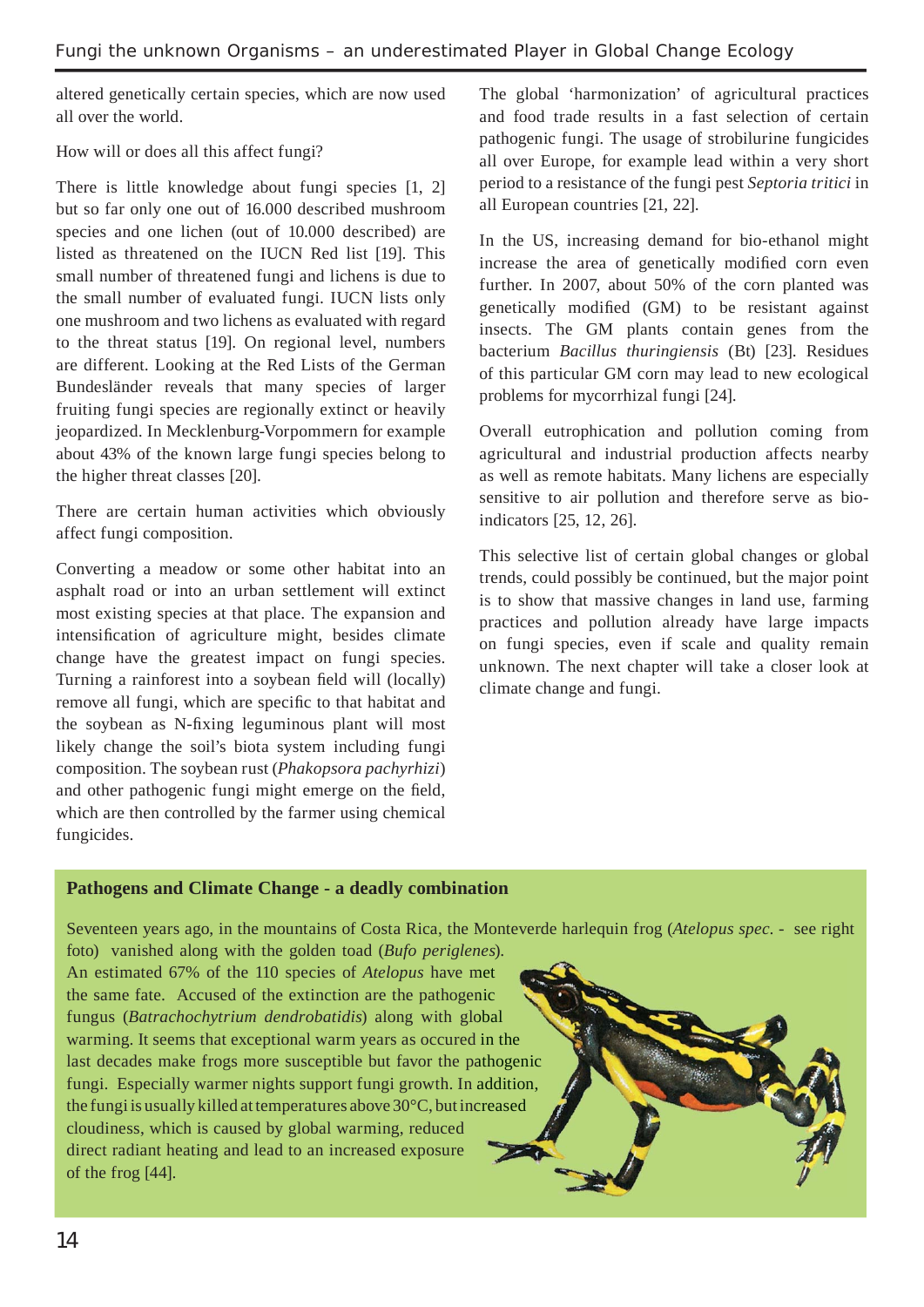## **Climate Change and fungi**

For most known fungi species the correlation between temperature and precipitation/moisture and growth is rather straight forward. They favor warm and moist climate, an exception of this rule are specific lichens, which are sensitive to higher temperatures [12]. For pathogenic fungi certain changes in climate change such as higher air humidity and higher or more moderate temperate are beneficial (see Box).

Global climate change due to increased  $CO<sub>2</sub>$  emissions will have different effects in different regions. Some regions will become warmer and wetter, while others become dryer and hotter [27]. On global scale, the mean temperature already rose between 1906 and 2005 by 0.74 degrees and a further increase is expected [ibid.].

Seasonal changes have already been observed with effects on the environment. A phenological metaanalysis of 125,000 observational series of 542 plant and 19 animal species in 21 European countries (1971–2000) showed that 78% of all leafing, flowering and fruiting records advanced by 30% significantly and only 3% were significantly delayed [28]. The authors conclude that since 1970 spring and summer in Europe advance on average about 2.5 day per decade.

Another phenological study looked at 50,000 fruiting pattern records of fungi (1950-2005) in Southern England [13]. The findings of the study confirm the observations of changed seasons. The first fruiting date has become significantly earlier, whereas the last fruiting date has become significantly later. Altogether the fruiting period doubled  $(33.2\pm1)$  day in 1950 to 74.8 $\pm$ 7.6 days in 2005) with an especially sharp increase since 1975. The extended growth period suggests an increased decay of organic matter [13], which possibly affects the carbonsink function of terrestrial habitats.

However, the response of carbon sequestration in terrestrial eco-systems to global climate change remains a major uncertainty. This uncertainty derives from of a particularly poor understanding of the origins and environmental responses of soil  $CO<sub>2</sub>$  efflux. For example, despite their large biomass, the contribution of mycorrhizal fungi to soil  $CO_2$  efflux has not been quantified in the field  $[29, 7]$ . In order to give some ideas of the effect of climate change in mychorriza fungi the next chapter will look at mycorrhiza fungi and  $CO<sub>2</sub>$  increase, temperature and drought. The analysis will not look at effects of higher precipitation, which is (in general) in favor of fungi development and growth.

According to IPPC drought and heat waves will occur more frequently in the near future [27] and may cause major releases of soil carbon possibly also due to changed functioning of mycorrhiza symbiosis.

In the future, climate change might be the main driver towards a fast reduction of global biodiversity [2] and with each plant species associated fungi might be lost. However, very little is known about the specificity of fungi to the host, it seems that most plant species are able to go into symbiosis with several different fungi species [30, 31, 32], while some fungi species such as *Suillus luteus, Leccinum spec.* depend on a specific host. This may lead to an extinction of specialised fungi species along with the respective host.

However, regarding extinction risk from climate change Thomas et al. did not include fungi species in their projections [33].

# Elevated atmospheric CO<sub>2</sub> and mycorrhiza **fungis**

Biotic communities in general are expected to respond to elevation of atmospheric carbon dioxide  $(CO_2)$ , but complex interactions among ecosystem components generate uncertainty about the nature of these responses [8, 16]. There is a large number of studies on the response of fungal and plant growth to elevated  $CO<sub>2</sub>$ , but until today a generalized causal relationship cannot be established. Apparently, different plant species as well as different types of mycorrhiza (e.g. arbuscular mycorrhiza and ectomycorrhiza<sup>1</sup>) react differently to elevated atmospheric  $CO<sub>2</sub>$  levels [ibid.].

The most prevalent research assumption is the question of a positive feedback loop, in which plants respond to elevated  $CO_2$  by increased carbon fixation followed by the transfer of more carbon to their root systems; consequently, mycorrhizal fungi might experience growth increase.

A review of research studies on arbuscular mycorrhiza and elevated atmospheric  $CO_2$  levels conducted in 2000 showed that although decreases in root colonization are rarely seen, increases and null responses are about

<sup>1</sup> The reader may apologize that explanations of the different mycorrhiza types are not give in this limited place. The Internet provides a vast variety of information. A simple summary in German is for example available at the Biology Department of the University of Ulm: http://www.biologie.uni-ulm.de/lehre/ allgbot/ernspez.html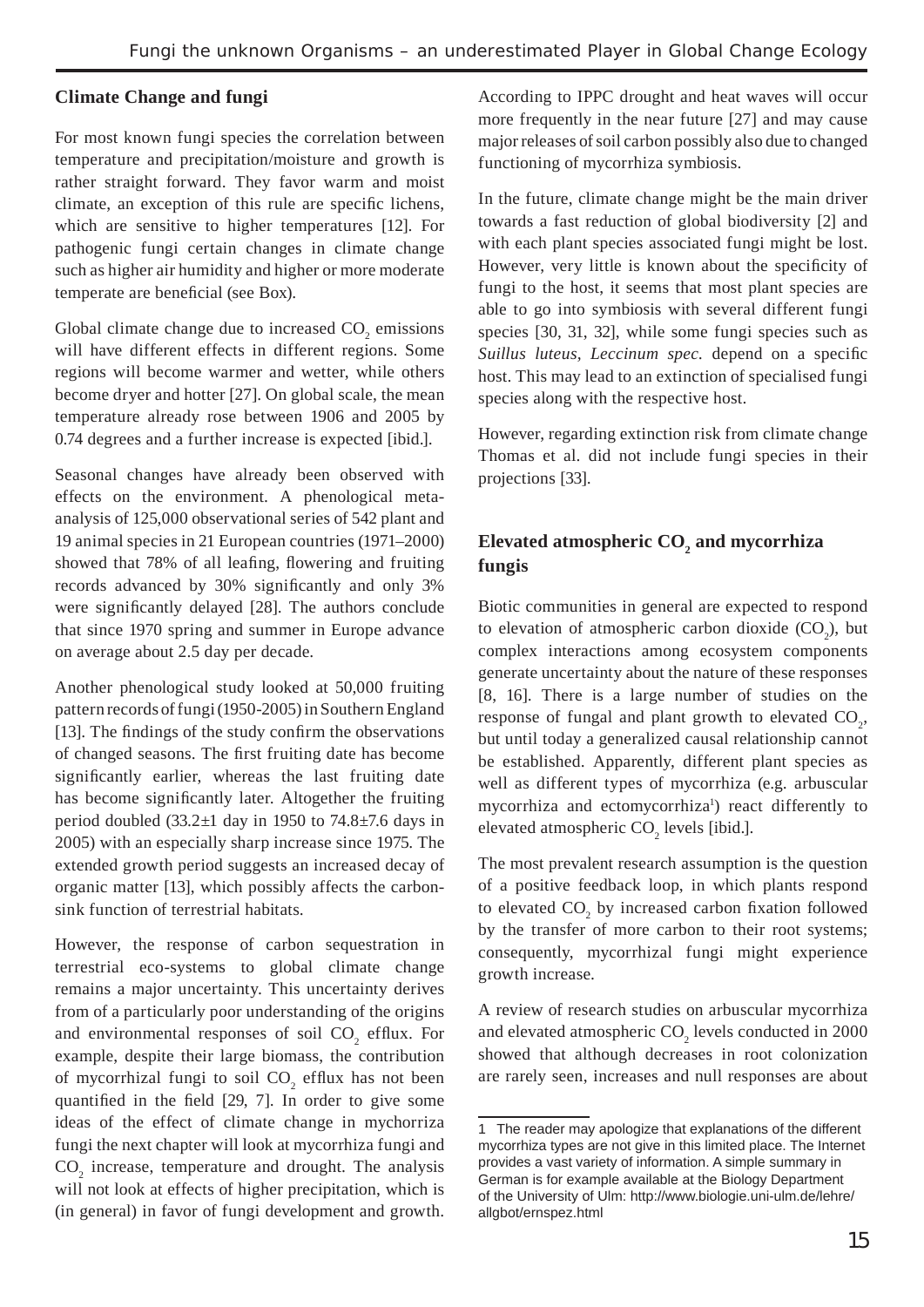equally frequent. Investigations of the morphological structures of the fungi (hyphae, arbuscules, vesicles) also reported almost all possible combinations of increase, decrease and no response [16]. A research paper about a comparative experimental series with 14 different plants species, both myhorrhiza and non-mycorrhiza plants and 5 different fungi species  $(CO_2)$  levels up to  $720$  ppm) published in  $2005$  confirms the findings of the review on arbuscular mycorrhiza. The authors conclude that affects of  $CO_2$  enrichment on arbuscular mycorrhiza function varies with plant and fungal taxa and both decrease as well as increase of arbuscular root colonization was determined [34].

Regarding ectomycorrhiza some research findings present a different view. A meta-analysis of about 35 studies on elevated  $CO<sub>2</sub>$  and ectomycorrhiza fungi conducted in 2007 showed significant positive effects of elevated  $CO<sub>2</sub>$  on parameters such as fractional root colonization with ectomycorrhiza and the number of ectomycorrhiza per root tips [35].

However, two earlier reviews e.g. meta-analyses about elevated  $\mathrm{CO}_2$  and mycorrhiza revealed no clear tendency. The review of 2000 concludes that hyphal biomass or growth on both ectomycorrhiza and arbuscular mycorrhiza tend either to increase or produce no change [36], whereas the 2005 meta-analysis reports significantly positive responses for both mycorrhizal fungi and mycorrhizal plants to elevated  $CO<sub>2</sub>$ , with a much higher positive response in ectomycorrhiza than in arbuscular mycorrhiza fungi [37].

Looking at mycorrhiza literature it seems that in most cases elevated  $\mathrm{CO}_2$  either increases fungi growth or fungi growth does not response. Ectomycorrhiza fungi tend to response stronger in a positive way. Decreased growth is much less reported. However, most experiments are done with potted plants under exclusion of other soil biota and with abrupt  $CO_2$  increase. Both scenarios do not present the reality and especially experiments with abrupt  $CO_2$  increase have been criticized [38].

Increased fungi growth could mean that elevated  $CO<sub>2</sub>$ leads to more carbon storage, but possibly other soil organisms such as earthworms, which feed on fungi, might neutralize increased carbon storage, due to a positively related population response and a faster turnover. Higher temperature might also increase soil carbon turnover [29].

# **Increased temperature and impacts on mycorrhiza fungis**

Temperature affects the growth of all organisms because it controls the rates of metabolic reactions. Regarding general soil respiration there are large uncertainties concerning the relative responses of different respiration components (microbes, fungi, animals) to changes in soil temperature [3].

Temperature responses of arbuscular mycorrhiza fungi have not been investigated intensively if compared to studies on elevated  $CO_2$  [39] and up to 2003 no study has combined plant root and plant shoot warming in the field to simulate properly the impacts of a warmer climate [39].

Results from the few studies on temperature effects on arbuscular mycorrhiza showed that mycorrhizal root colonization increased when temperature increased between 5 and 37°C [40]. Other studies suggest that arbuscular mycorrhiza have a narrower range  $(> 18^{\circ}C)$ and  $\langle 30^{\circ}$ C) of temperature for good development [41]. In an experimental trial temperature increase was correlated with increased growth of extraradical mycelium (ERM) and the authors suggest that increased biomass will become a greater carbon sink than soil respiration, which seems to acclimate. However, the result of this study should be interpreted with caution, the experiment was done with only one plant species (*Plantago lancelota*) in a growth chamber and belowground soil heating [14] and a similar experiment using *Holcus lanatus* did not show the same effect [39].

Field studies on effects of temperature on mycorrhiza fungi are scarce and in general it seems that soils are too complex systems with too many unknown properties. A long term field trial over 7 years on warming and drought presented two interpretations of the observed effect: 1. climate-induced changes in the vegetation, especially plant species relative abundance and/or 2. direct mycorrhizal response to the climatic manipulations [42]. Experimental designs and indicators are not yet elaborated. Therefore solid knowledge does not exist and casual relationships cannot be drawn. However, looking only at mycorrhiza fungi, when assessing possible consequences of global warming on soil carbon storage, is too short sighted. Overall soil respiration must be the indicator to measure.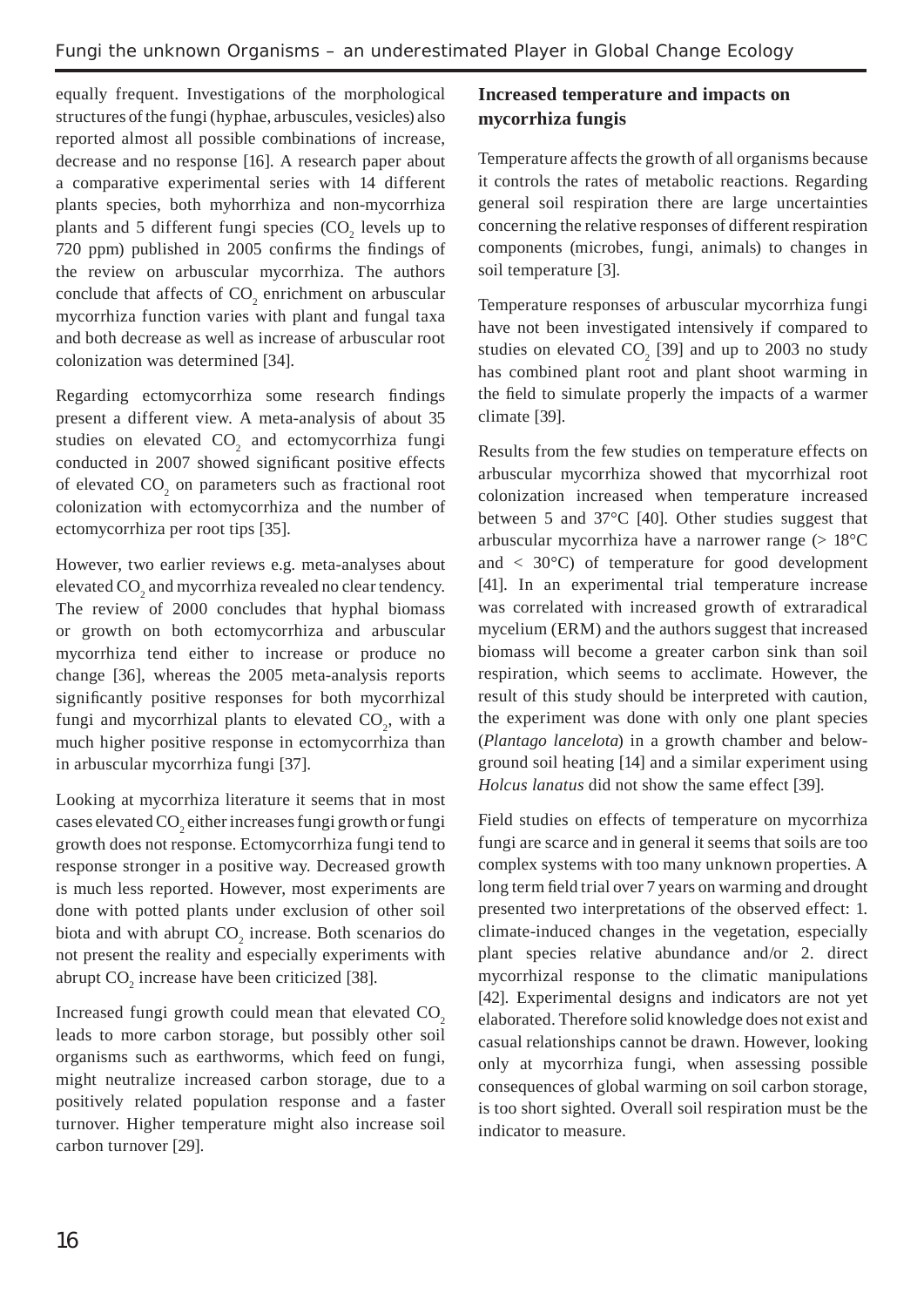## **Drought and mycorrhiza fungi**

The IPCC Fourth Assessment Report and recent temperature history show that summer heat waves and drought will occur more frequently [27]. Both have had and will have large impact on soil respiration. Researchers estimated that the hot summer of 2003 in Europe resulted in an emission of 0.5 Giga Tonnes  $CO<sub>2</sub>$  and reversed the sink effect of four normal years. Increased microbe soil respiration was partly responsible [43]. The question to be answered is to what extent mycorrhiza fungi contribute to the carbon balance under drought conditions.

In general, the symbiosis of a plant with a fungi improves water availability, but it seems there are certain thresholds [9, 26]. An older research review on water, drought and arbuscular mycorrhiza published in 2001 showed that in comparison to non-mycorrhiza plants mycorrhiza plants can resist adverse drought effects longer and recover better [9]. However, when drought continues the fine root system and the connected fungi are severely affected. A meta-analysis about 10 drought studies published in November 2007 revealed that drought had a significant negative effect on ectomycorrhiza roots. The effect was attributed to the highly negative effect of drought on fine root biomass, whereas fractional colonization of roots showed small, insignificant increases [26].

Longer droughts have severe effects on the soil environment. Along with fine roots the associated mycorrhiza disappears. The authors of the 2007 metaanalysis observed that on remaining roots mycorrhiza colonization increased insignificantly. This means that the plants maintain carbon delivery to the fungi. However, the authors conclude that ectomycorrhizal colonization is an unsuitable indicator for environmental change, while fine root length and biomass could be useful.

#### **Conclusion**

Human activities have had a large impact on earths' ecosystems. Land use change, industrial and agricultural pollution and climate change touches even the remotest and most natural habitats. The realm of fungi is unknown to a large extent, but obviously massive changes in land use such as conversion of forest into agricultural land affects fungi species as much as all other species.

Fungi play a crucial role in the earths' terrestrial ecosystems and they are especially important in the carbon cycle. Focus of this review is laid upon mycorrhiza fungi and possible effects on elevated atmospheric  $CO<sub>2</sub>$ , increased temperature and drought. Much research has been conducted on elevated  $CO<sub>2</sub>$  and its impacts on mycorrhiza fungi. About the relationship between temperature, drought and mycorrhiza fungi literature resources are rather scarce. However, it seems that elevated  $CO<sub>2</sub>$  has more positive effects on fungi growth or at least no effect, decreased growth is reported less frequently. Regarding carbon storage these are positive news, but study designs and experiments have to this point not been elaborated deeply enough. In addition, the mycocentric research approach may lead to misinterpretations. When researchers conclude that based on experiments under very controlled conditions - elevated  $CO_2$  is taken up by the soil via mycorrhiza, they may oversee other counteracting processes. Eventually, the scientific community still knows very little about the processes within soils and if fungi would indeed provide more carbon to the soil – other organisms feeding on this carbon may respire as much carbon as gained additionally. This would go along with the common ecological understanding that increased food supply results in faster population dynamics.

Overall global warming, heat waves and higher precipitation in boreal and temperate eco-systems apparently lead to higher soil respiration and losses on soil carbon – this may accelerate global warming. The detailed processes are unknown, but from the perspective of Global Change Management, human society must mitigate climate change and stop continuing the 'Global Warming Experiment' with unknown consequences.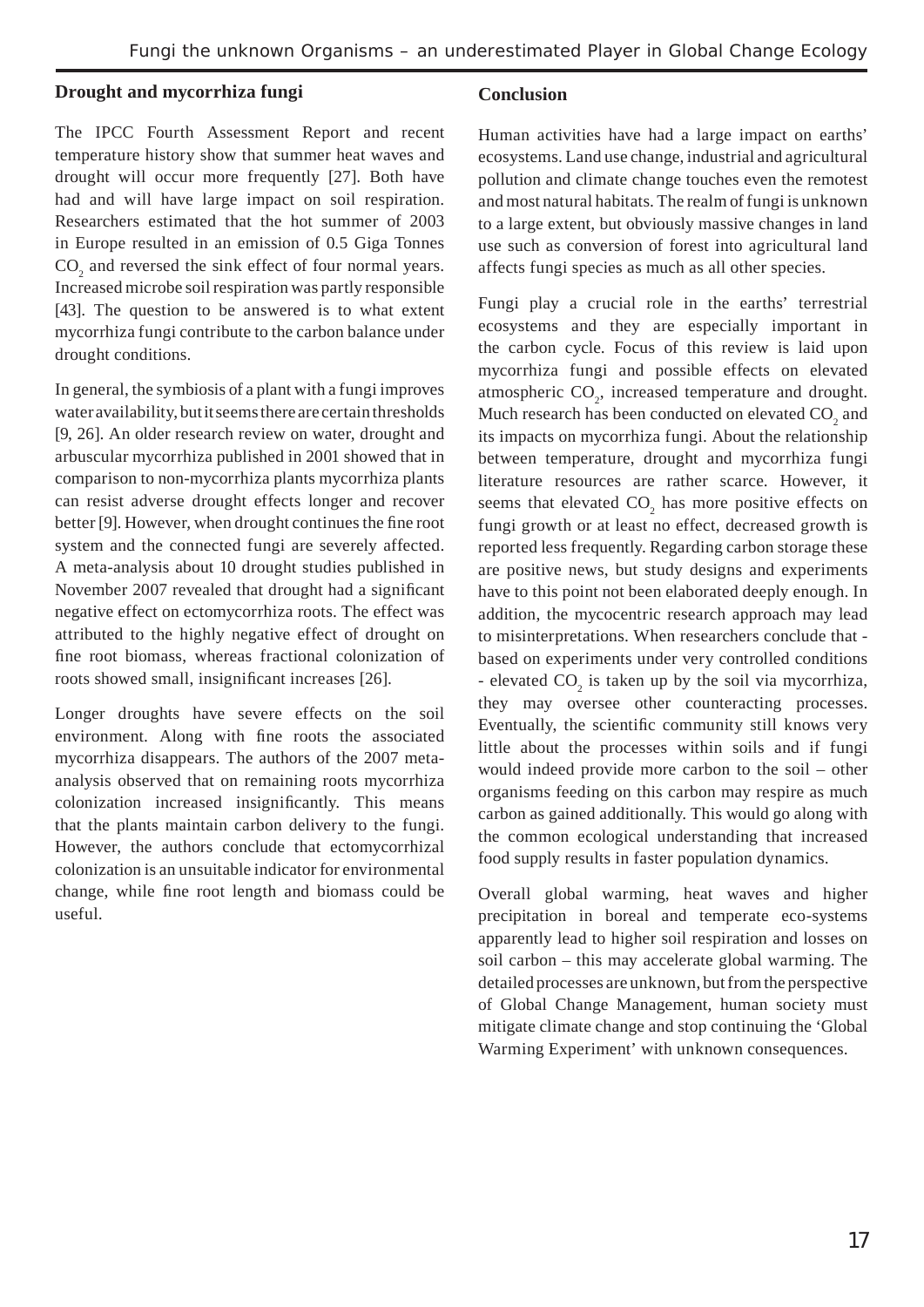## **Literature**

[1] AFTOL (2005): Assembling the Fungal Tree of Life (AFTOL) project website. http://aftol.org/about.php accessed 27.01.2008

[2] Millennium Ecosystem Assessment (2005): Ecosystems and Human Well-being: Biodiversity Synthesis. World Resources Institute, Washington, DC.

[3] Hartley IP, Heinemeyer A, Evans SP, Ineson P (2007): The effect of soil warming on bulk soil vs. rhizosphere respiration. Global Change Biology 13: 2654–2667

[4] Fester T and Hause B (2007): Drought and symbiosis – why is abscisic acid necessary for arbuscular mycorrhiza? New Phytologist 175: 381–383

[5] Rillig MC, Wright SF, Shaw MR and Field CB (2002): Artificial climate warming positively affects arbuscular mycorrhizae but decreases soil aggregate water stability in an annual grassland. Oikos 97: 52–58.

[6] Barea JM, Pozo KJ, Azcon R and Azcon-Aguilar C (2005): Microbial co-operation in the rhizosphere. Journal of Experimental Botany 56: 1761–1778

[7] Leake J, Johnson D, Donnelly D, Muckle G, Boddy L and Read D (2004): Networks of power and influence: the role of mycorrhizal mycelium in controlling plant communities and agroecosystem functioning. Canadian Journal of Botany 82: 1016–1045

[8] Johnson NC, Wolf G and Koch GW (2003): Interactions among mycorrhizae, atmospheric CO2 and soil N impact plant community composition. Ecology Letters 6:532-540

[9] Augé RM (2001) Water relations, drought and VA mycorrhizal symbiosis. Mycorrhiza 11: 3-42

[10] Selosse MA, Weiß M, Jany JL and Tillier A (2002): Communities and populations of sebacinoid basidiomycetes associated with the achlorophyllous orchid Neottia nidus-avis (L.) L.C.M. Rich. and neighbouring tree ectomycorrhizae. Molecular Ecology 11: 1831-1844

[11] Søchting U (2002): A new critical starting point for Antarctic lichen taxonomy. Lichens of Antarctica and South Georgia. A guide to their identification and ecology. New Phytologist 154: 541–551

[12] Cornelissen JHC, Callaghan TV, Alatalo JM, Michelsen A, Graglia E, Hartley AE, Hik DS, Hobbie SE, Press MC, Robinson CH, Henry GHR, Shaver GR, Phoenix GK, Gwynn Jones D, Jonasson S, Chapin III F S, Molau U, Neill C, Lee JA, Melillo JM, Sveinbjörnsson B and Aerts R (2001): Global change and arctic ecosystems: is lichen decline a function of increases in vascular plant biomass? Journal of Ecology 89: 984-994

[13] Gange AC, Gange EG, Sparks TH, Boddy L (2007): Rapid and Recent Changes in Fungal Fruiting Patterns. Science 316, 71

[14] Heinemeyer A, Ineson P, Ostle N and Fitter AH (2006): Respiration of the external mycelium in the arbuscular mycorrhizal symbiosis shows strong dependence on recent photosynthates and acclimation to temperature. New Phytologist 171: 159–170

[15] Young IM, Blanchart E, Chenu C, Dangerfiled M, Fragoso C, Grimaldi M, Ingram J an Monrozier LJ (1998): The interaction of soil biota and soil structure under global change. Global Change Biology 4, 703-712

[16] Fitter ARH, Heinemeyer A, Staddon PL (2000) The impact of elevated CO2 and global climate change on arbuscular mycorrhizas: a mycocentric approach. Research review. New Phytologist 147, 179±187

[17] Wiemken V (2007): Trehalose synthesis in ectomycorrhizas –a driving force of carbon gain for fungi? New Phytologist (2007) 174: 228-230

[18] OECD (2007): BiofueIs: the cure worse than the disease? Round Table on Sustainable Development (ed.), Organisation for Economic Co-operation and Development (OECD)

[19] IUCN (2008): the IUCN Red List of threatened Species. Summary Statistics for Globally Threatened Species. Table 1 - Numbers of threatened species by major groups of organisms (1996–2007). Available at http://www.iucnredlist. org. IUCN - The World Conservation Union (ed.)

[20] Umweltministerium Mecklenburg-Vorpommern (1999): Rote Liste der gefährdeten Großpilze Mecklenburg-Vorpommerns. 2. Fassung. available at http://www.unigreifswald.de/~mycology/rl-mv.htm

[21] Landwirtschaftskammer Luxemburg (2005): Strobilurin-Resistenz bei Septoria tritici. Pdf document available at http://www.lwk.lu/beratung/pflanzenschutz/ fungizide/strobi\_resistenz.pdf accessed 03.02.2008

[22] Syngenta (2005): Neue Fakten und aktuelle Erkenntnisse zur Wirkstoffresistenz pilzlicher Schaderreger. Pdf document available at http://www.syngenta.de/syngenta\_ infos/zip\_dateien/resistenz.pdf accessed 03.02.08

[23] NASS (2007): Acreage. released June 29, 2007 by the National Agricultural Statistics Service (NASS). Agricultural Statistics Board, U.S. Department of Agriculture.

[24] Liu W, Du LF (2008) Interactions between Bt transgenic crops and arbuscular mycorrhizal fungi: a new urgent issue of soil ecology in agroecosystems. ACTA Agriculturae Scandinavica Section B-Soil And Plant SciencE 58 (2): 187-192.

[25] Conti ME and Cecchetti G (2001): Biological monitoring: lichens as bioindicators of air pollution assessment — a review. Environmental Pollution 114: 471-492

[26] Cudlin P, Kieliszewska-Rokicka B, Rudawska M, Grebenc T, Alberton O, Lehto T, Bakker MR, Børja I, Konopka B, Leski T,Kraigher H and Kuyper TW (2007): Fine roots and ectomycorrhizas as indicators of environmental change. Plant Biosystems 141: 406 – 425

[27] IPCC (2007): Climate Change 2007: Synthesis Report, Fourth Assessment Report. Summary for Policymakers. Intergovernmental Panel on Climate Change (IPCC). Geneva